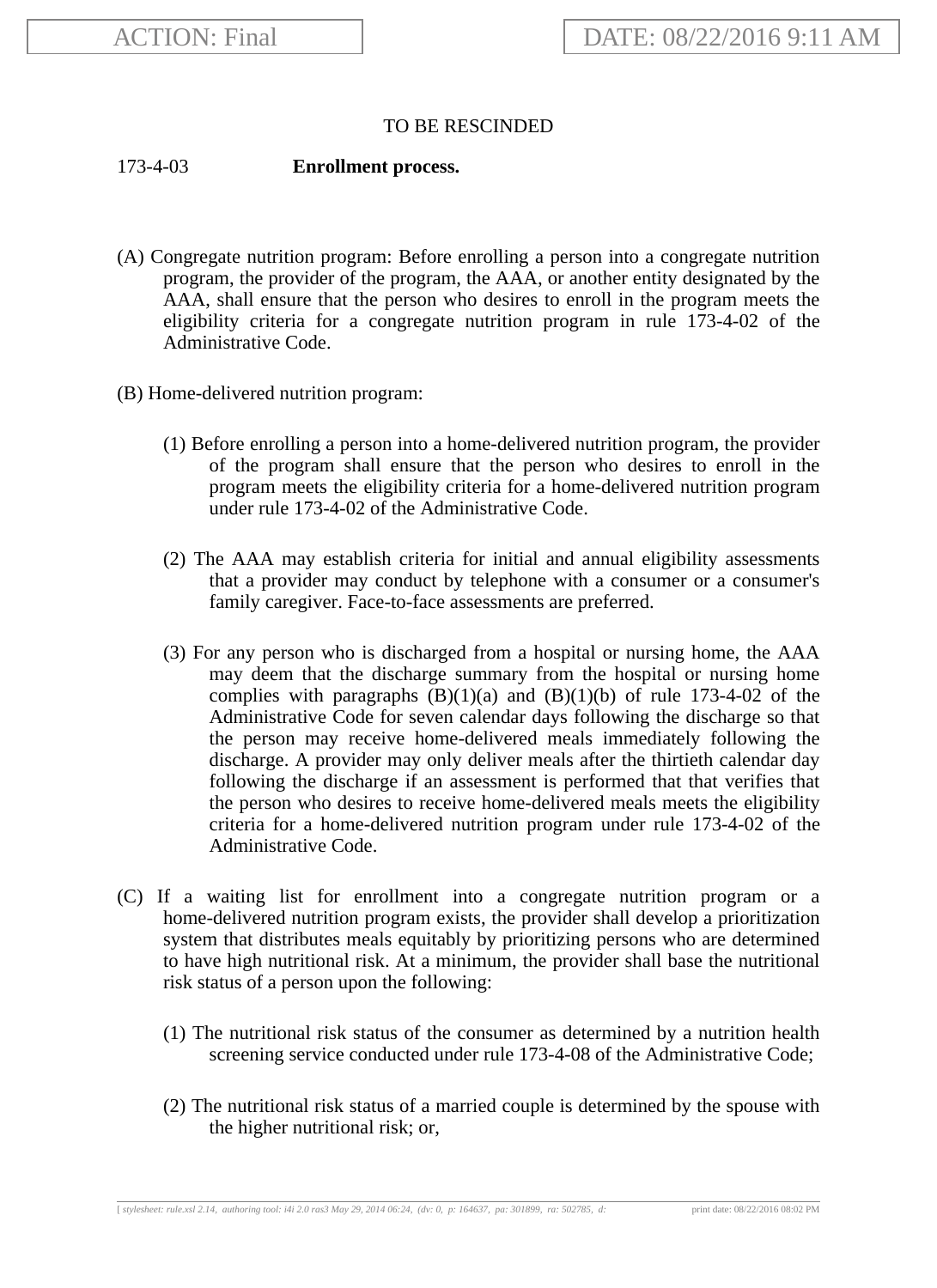(3) The income of the person, since the person with the lowest income should receive the service before those with higher incomes, although income level is not a criterion for eligibility for this service.